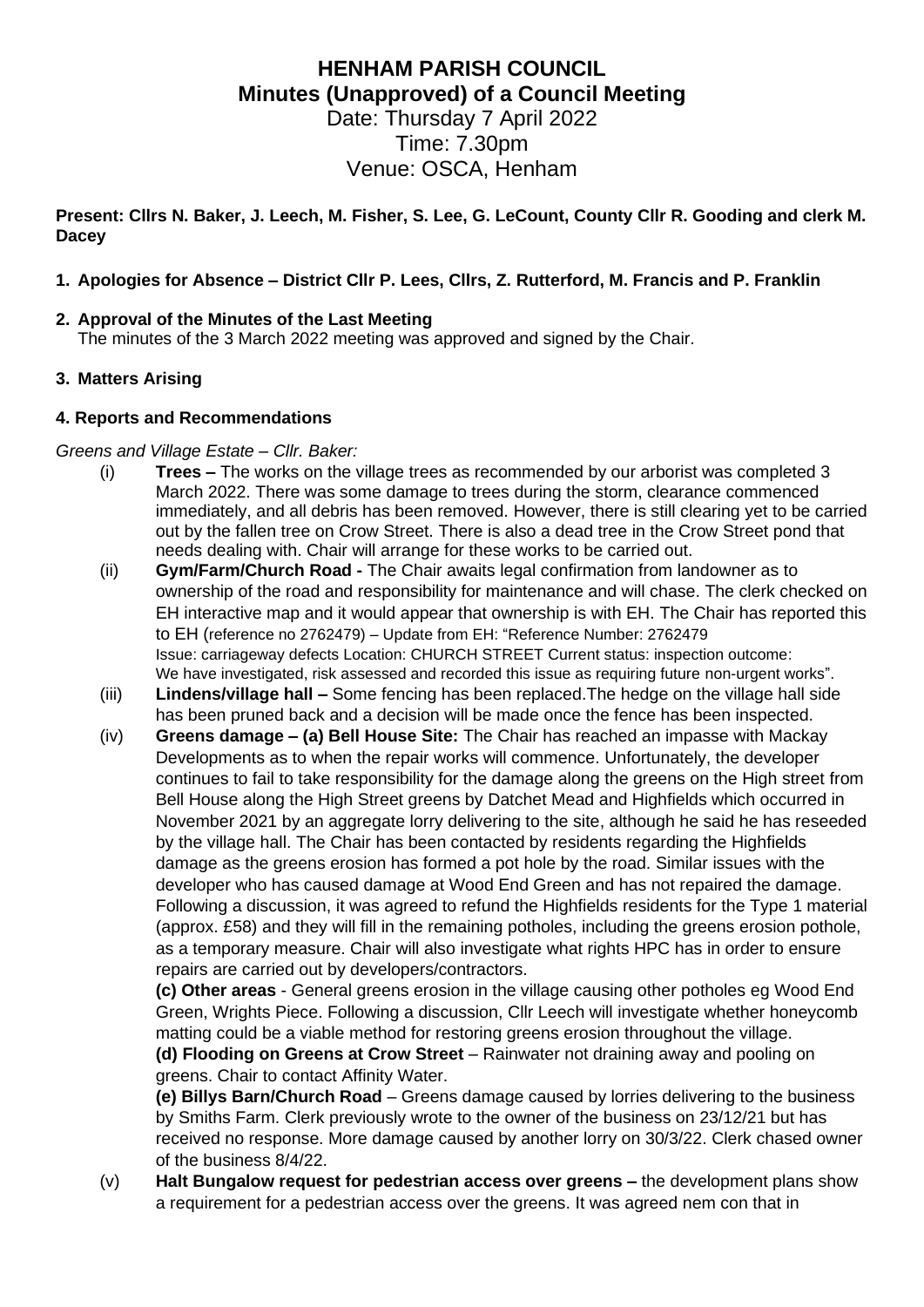accordance with legal advice, the Parish Council has the right to refuse access over parish greens.

(vi) **Correction of Title to HPC Greens -** The owner of Starr Garage as requested that the Land Registry title to the Parish Greens be amended so that they do not refer to Star House as this is impacting the sale of his property. The Chair has instructed our solicitors to rename the title so that it refers to the greens and not Star House.

**Village Hall** – ECC has approved and will pay the £1000 grant towards village hall works. The Parish Council thanks County Cllr Gooding for the ECC grant. Signage for the village hall has been ordered. Cllr Fisher attended a meeting with the village hall committee 6/4/22and reported to councillors that new enthusiastic members have joined the committee. Grants are being looked into by the village hall committee members and responsibility for Health & Safety and safeguarding is being taken over by the committee. Mr Brennan provided an updated comprehensive presentation regarding refurbishment costings to the village hall committee which Cllr Fisher will review with a view giving a presentation to the Parish Council at an EGM to discuss and agree refurbishment costings.

**Speedwatch** –The chair read out a report from the Speedwatch team confirming how much more effective a new laser gun is compared to their existing gun, during a test carried out with the PCSO on 31/3/22. It was agreed nem con to purchase a new laser speed gun for around £2000. The Clerk has paid for the new VAR signs and delivery is awaited in due course.

Queen's Platinum – Our village event will be on 4<sup>th</sup> June 2022. Cllr Lee provided an update, acts are being finalised, however, there will be an increase in the costs for running the event. The event will be advertised in the next edition of the Dragon and invitations will be ordered for residents. A meeting will be held with Cllrs Fisher and Lee and the fete committee next week. The tree is in the process of being ordered by the parish council arborist and a contractor will plant the tree. A resident has been asked to be consulted prior to finalising the exact location of the tree on the greens. The Chair will order a commemorative plaque for the tree.

**Defibrillator training –** Cllr Fisher will arrange training for late spring and mid September at an approximate cost of £300 which was agreed nem con.

**Woodland –** The Parish Council have received a letter from the expert who originally gave advice on aspects of the regeneration of the Woodland. Another expert has been recommended by the original expert and the files have been passed across.

**PCSO –** A new PCSO has started, his name is Alexander Stewart. The Chair has met with him along with the Stansted and Elsenham Chairs and will be inviting him to join one of our next parish council meeting in May.

**Remembrance Sunday 2022 –** The clerk has applied for and obtained the usual road closure order for this year's Remembrance Sunday on 13 November 2022.

**The Barn, Old Mead Road –** Essex Highways have passed the matter back to UDC planning, a new planning officer is now dealing with this and will arrange a site visit. The owners have made a formal complaint to the Parish Council regarding the handling of the planning application by the planning sub-committee and Cllr Franklin and this has been referred to the monitoring officer at UDC. The Chair has been dealing with an ongoing FOI request made by the owners of the Barn regarding the Parish Council sub-planning committee's decision-making process in connection with the planning application. The UDC Monitoring Officer has apologised to the Chair regarding UDC's improper procedure in investigating the complaint made by the owners against Cllr Franklin who has now been invited to liaise with UDC regarding the complaint. The Parish Council fully supports Cllr Franklin who is an outstanding parish councillor.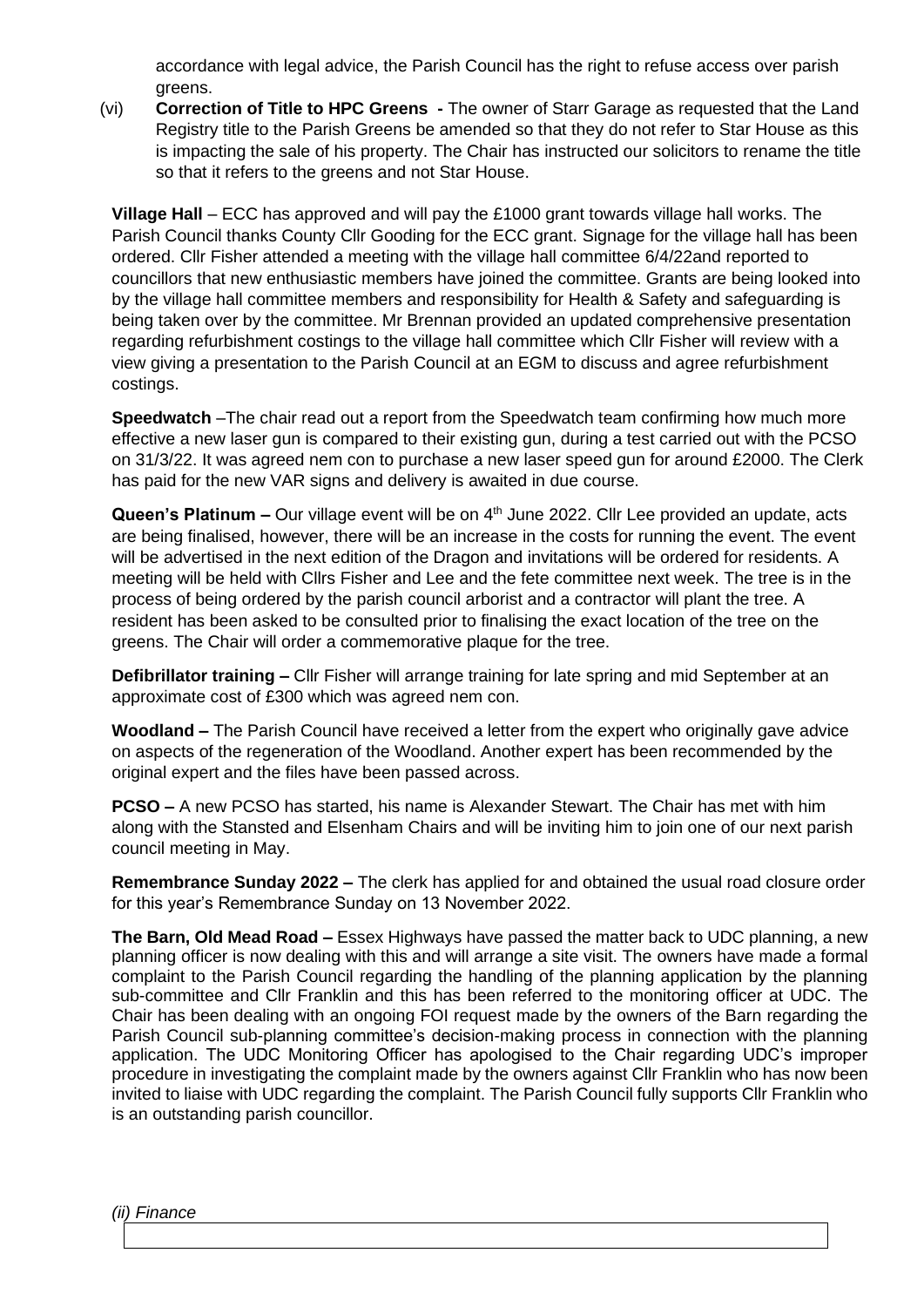| <b>Receipts</b>                  |                                                                  |           |            |           |
|----------------------------------|------------------------------------------------------------------|-----------|------------|-----------|
| From Whom                        | Description                                                      |           |            | Amount    |
| SOV 100 Club                     | Feb 22 SOV 100 Club                                              |           |            | £405.00   |
| Peasgood and<br><b>Skeates</b>   | Headstone fees                                                   |           |            | £110.00   |
| <b>Funeral Services Ltd</b>      | Cemetery fees                                                    |           |            | £600.00   |
| Shop                             | Village shop SOV donations                                       |           |            | £25.00    |
|                                  |                                                                  |           |            |           |
|                                  |                                                                  |           |            |           |
| To Whom                          | Description                                                      | Amount    | <b>VAT</b> | Total     |
| (Invoice no.)                    |                                                                  |           |            |           |
|                                  |                                                                  |           |            |           |
| M Dacey                          | Clerk's salary (Feb)                                             | £398.38   | £0.0       | £398.38   |
| Treecology (01414)               | Village tree works                                               | £950.00   | £190.00    | £1140.00  |
| Simon lee                        | Refund for clerk's new laptop                                    | £415.84   | £83.17     | £499.01   |
| Swarco Traffic Ltd<br>(90018703) | VAR signs                                                        | £6,405.00 | £1,281.00  | £7,686.00 |
| Treecology (01417)               | Remedial tree works Woodend                                      | £140.00   | £28.00     | £168.00   |
| M Dacey                          | Refund for stamps                                                | £40.80    | £0.0       | £40.80    |
| Treecology (01422)               | Village hall hedge works                                         | £380.00   | £76.00     | £456.00   |
| Pat Doughty                      | Installation works for Mill Road dog poo bin                     | £220.00   | £0.0       | £220.00   |
| PA Knott (61655)                 | Grass cut 10/3 & 23/3                                            | £910.00   | £0.0       | £910.00   |
| <b>HM Land Registry</b>          | Fees for title document and plans for village<br>greens          | £6.00     | £0.0       | £6.00     |
| Tangent Signs (3230)             | Village hall signs x3                                            | £360.00   | £72.00     | £432.00   |
| Gary King                        | Village hall signage works and works to<br>village hall frontage | £650.00   | £0.0       | £650.00   |
| EALC (15302)                     | EALC and NALC affiliation fees                                   | £312.48   | £78.79     | £391.27   |

**Treasury Management Investment Policy and Strategy 2022/23 – Cllr Fisher-** Nothing to report.

**HPC Accounts** – Q3 21/22 accounts have been provided to Cllr Fisher by the clerk for review and approval.

**AGAR 2021-22** – The Clerk will be preparing the relevant paperwork over the coming weeks.

## *(vii) Planning and Developments –*

- **UTT/22/0713/FUL** Proposed demolition of existing dwelling and erection of replacement dwelling, Halt Bungalow, Wood End Green. The Planning sub committee recommended that the Parish Council instructs its planning adviser to object to the proposal given the size and scale of the development in a conversation area. An objection has now been submitted to UDC.
- **UTT/22/0516/HHF –** proposed detached single storey home office, Sucklings Cottage Crow Street. The Planning sub committee have reviewed the application and have objected on the basis of its size and scale in a conservation area.
- **UTT/22/0793/LB –** proposed Replacement of existing staircase, Little Acre, Church End
- **UTT/22/0587/HHF** proposed 2 Storey extensions to rear and side, 4 Mill Road
- **UTT/22/0761/HHF -** proposed addition of 3 no. black roller garage doors to cart lodge, The Stables, High Street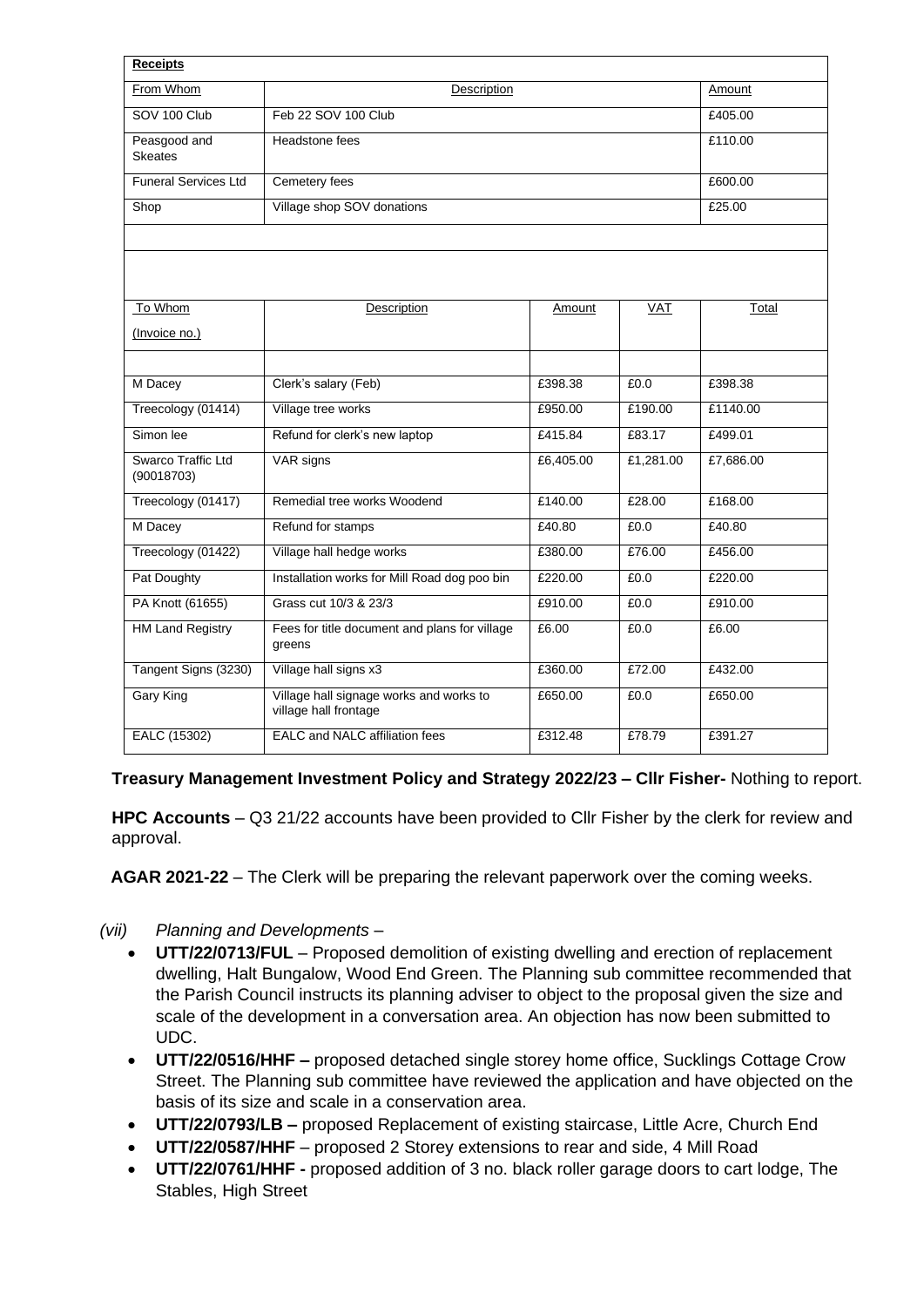**Breaches: Continuing breaches at Cedar Cottage**- This is now under an enforcement notice which becomes operational and effective on 31/1/22. HPC will continue to monitor the situation. **Land Adjacent to Pennington Hall –** Cllr Rutterford has reported the soil damage and issues with lorry deliveries to UDC environment who have referred this to UDC planning and an enforcement file has been opened ENF/22/0043/C, also possible breach of a construction of a barn. District Cllr Lees has visited the site.

#### **Appeals: n/a**

**Mill Road Development**: The Chair wrote to UDC planning on 11/1/22 requesting information regarding the S106 Agreement and will continue to ensure that the Parish Council is kept informed on matters relating to the development. The Chair is awaiting a response – the delay has been caused by the departure of the relevant officer at UDC. Cllr LeCount will investigate and report back to the Parish Council.

#### **Decisions**: n/a

## *(viii) Highways –* **Update**

#### North Hall Road:

**Road Closure**: Notice received of intended closure of North Hall Road, due to commence on 12th February 2022 for a further 266 days The closure is required for the safety of the public and workforce while Essex County Council undertakes retaining wall.. Latest update from EH: "We have received and reviewed the preliminary design for works to North Hall Road and are satisfied with the proposal. Therefore, we instructed our contractors to carry out the next task of completing the submission documents to the Environment Agency. The full application was submitted in March 2022 and consultations will be held with the Environment Agency to ensure that we gain approvals for the preferred design. We anticipate the consultation period and approval time to be between 8-12 weeks. We have also discussed the preferred option with the utility companies whose apparatus is within close proximity to the works location, and they have accepted our proposed design. The necessary vegetation works were carried out within the Highway land in February 2022 to avoid bird nesting season. Please be assured we are working very closely with the design and build contractor and as soon as we received a detailed construction programme we will be able to share this information. The latest information will also be made available on the scheme [webpage.](https://www.essexhighways.org/north-hall-road-little-henham)" The link to the webpage is on the village website. Update from County Cllr Gooding re damage to road along the diversion route to Patmore End – pot holes are all along the route. A Highways Engineer will inspect the site next week.

An enforcement file has been opened ENF/21/0204/C regarding the application for a residential site application on North Hall Road. A new enforcement officer has been appointed by UDC.

Hall Road, Henham**:** The Parish Council previously agreed to pay for the installation of a 40mph buffer zone at this site. Essex Highways previously confirmed the cost of construction is now a fixed price of £9,711.74. We were originally quoted £6k for the signage works. The Parish Council has already paid approximately £3500 plus VAT to get to this stage. ECC have now promised to provide funding and the Parish Council awaits further details – clerk sent an email to County Cllr Gooding on 5/11/21. County Cllr Gooding confirmed the funding has been agreed in principle with ECC and a meeting is being held in January 2022. This was approved by LHP meeting on 7/4/22.

Pledgdon Green Lane/Brick End Road –The Clerk emailed County Cllr Gooding on 5/11/21 with a request to reapply for quiet lane status and 20 mph speed limit to be granted by the Highways Panel and for the pot holes/repairs to be put forward to the highways panel. County Cllr Gooding confirmed both applications have been put forward although the process for achieving quiet lane status is lengthy. Cllr Gooding had a site meeting with a resident and Cllr Rutterford on 5/4/22 to discuss their concerns. A Highways Engineer will inspect the site next week.

Blocked drains in Old Mead Road - A Highways Engineer will inspect the site next week.

Mill Road/School Road yellow lines – The Parish Council is aware of dangerous parking on the Mill Road bend by School Lane. The PCSO has been asked to speak to the owners of the vehicles. The clerk emailed County Cllr Gooding on 5/11/21 with a formal request to extend the yellow lines round the bend. County Cllr Gooding has submitted the request to North Essex Parking Partnership. The application has been re-submitted by County Cllr Gooding.